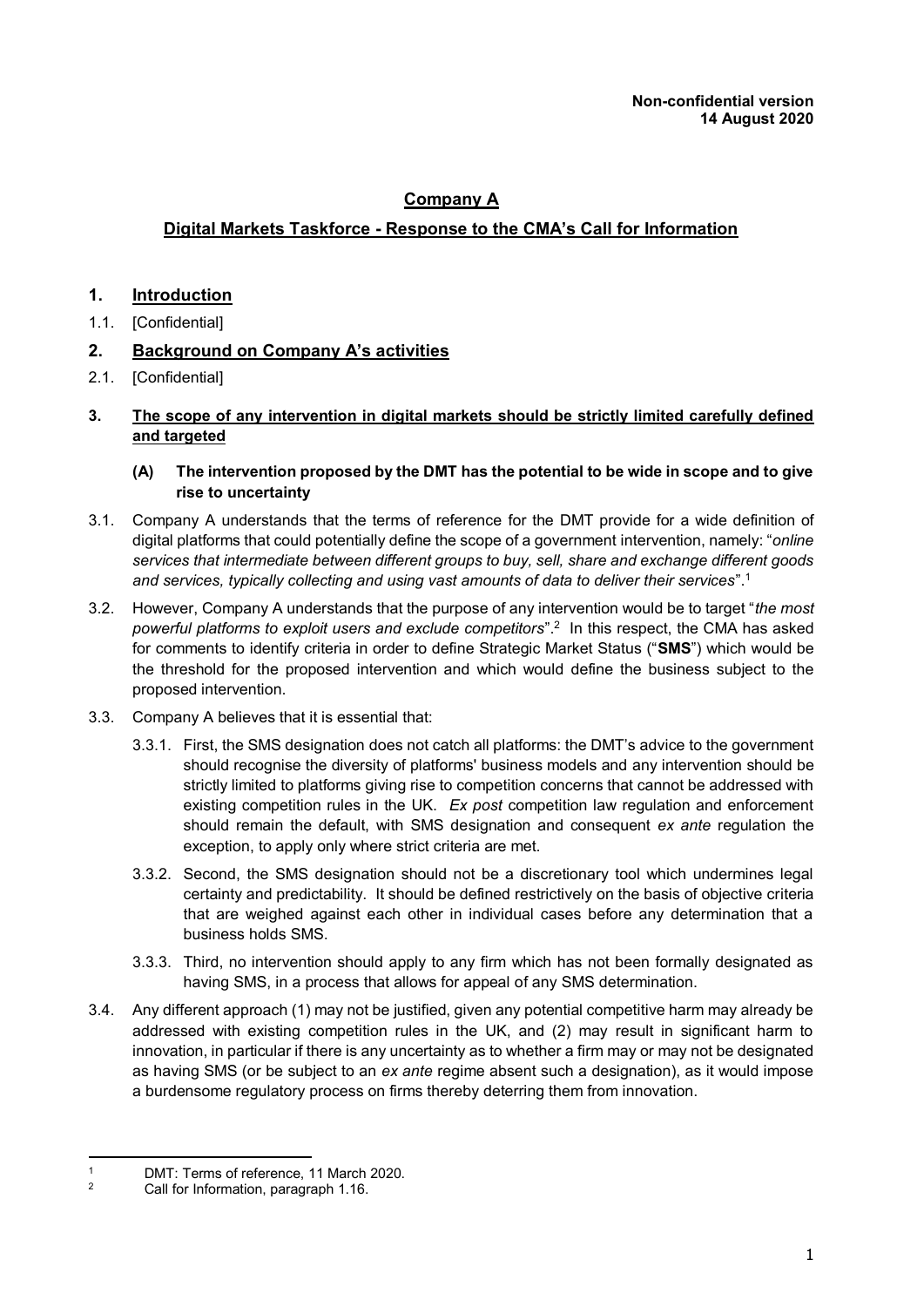#### **(B) The SMS criteria should be defined narrowly, recognising the exceptionally intrusive nature of** *ex ante* **enforcement**

- 3.5. Further to the concerns set out at paragraph [3.3](#page-0-0) above, Company A has suggested some criteria which it believes may be relevant to a SMS designation. These suggestions build on previous work referred to in the Call for Information<sup>3</sup> which identified relevant criteria for the SMS designation and are based on Company A's experience as a digital business. Given the exceptionally intrusive nature of *ex ante* enforcement, Company A believes that SMS criteria should be defined narrowly, based on a set of criteria that are exhaustively and clearly defined.
- 3.6. Indeed, Company A believes that intervention in digital markets that are complex and dynamic gives rise to risks of unintended consequences. Most aggregators bring market transparency and enable entry of at the end user level by giving new entrants access to an audience. As such the ability to create a platform with a wide reach is essential to bringing competition to the end user level. A broad definition of SMS would adversely impact this, thereby stifling innovation to the detriment of consumers.
	- (a) The SMS designation should require clear evidence of market failure
- 3.7. The Furman Review envisages the SMS designation criteria to capture a position of "*enduring market power over a strategic bottleneck or gateway market, whether a firm controls others' market access*  and where there are many dependent users on either side".<sup>4</sup> The Furman Review does not define what is meant by a '*strategic bottleneck or gateway market*'.
- 3.8. Company A believes that SMS can only relate to markets that present specific features showing that competition may not work effectively, such as for example weak competition between existing players and insurmountable barriers to entry. SMS cannot arise in a dynamic market which involves a number of players growing and is marked by recent market entry and expansion. Applicable competition rules already provide a reliable framework for competition enforcers in these circumstances and regardless of the market position of certain players.
- 3.9. Therefore, Company A believes that only significant market failures, which cannot be addressed by applicable competition rules, may justify an *ex ante* intervention. Company A believes that such market failures should be identified and established for the purpose of the SMS designation.
	- (b) The SMS designation should consider a platform's ability to enter and distort competition in new markets
- 3.10. Related to paragraph (a) above, Company A believes that a SMS position should not necessarily be linked to a platform's market share or market power in a specific market. Rather, it should consider a platform's ability to enter new markets, using its 'generalist' power regardless of the market(s) it is active in (e.g. as explained further below, strong brand, consumer reach and access to 'unique' data) and harm competition in such new markets. However, the SMS designation should require clear and unambiguous evidence of a platform's ability to enter and distort competition in a new market, for example based on such platform's previous behaviour.
	- (c) The SMS designation should consider the extent and frequency of a platform's consumer reach
- 3.11. The CMA online platforms and digital advertising market study indicates that evidence likely to be relevant in making this assessment (for platforms funded by digital advertising) include the extent of reach across consumers.<sup>5</sup> For example, social networks or search engines involve daily uses and

<sup>-</sup><sup>3</sup> Unlocking digital competition, Report of the Digital Competition Expert Panel, March 2019 (the "**Furman Review**") and the CMA online platforms and digital advertising Market study final report, 1 July 2020 (the "**CMA online platforms and digital advertising market study**").

<sup>4</sup> Call for Information, paragraph  $\frac{2.5}{5}$  CMA opting platforms and digital as

<sup>5</sup> CMA online platforms and digital advertising market study, paragraph 7.57.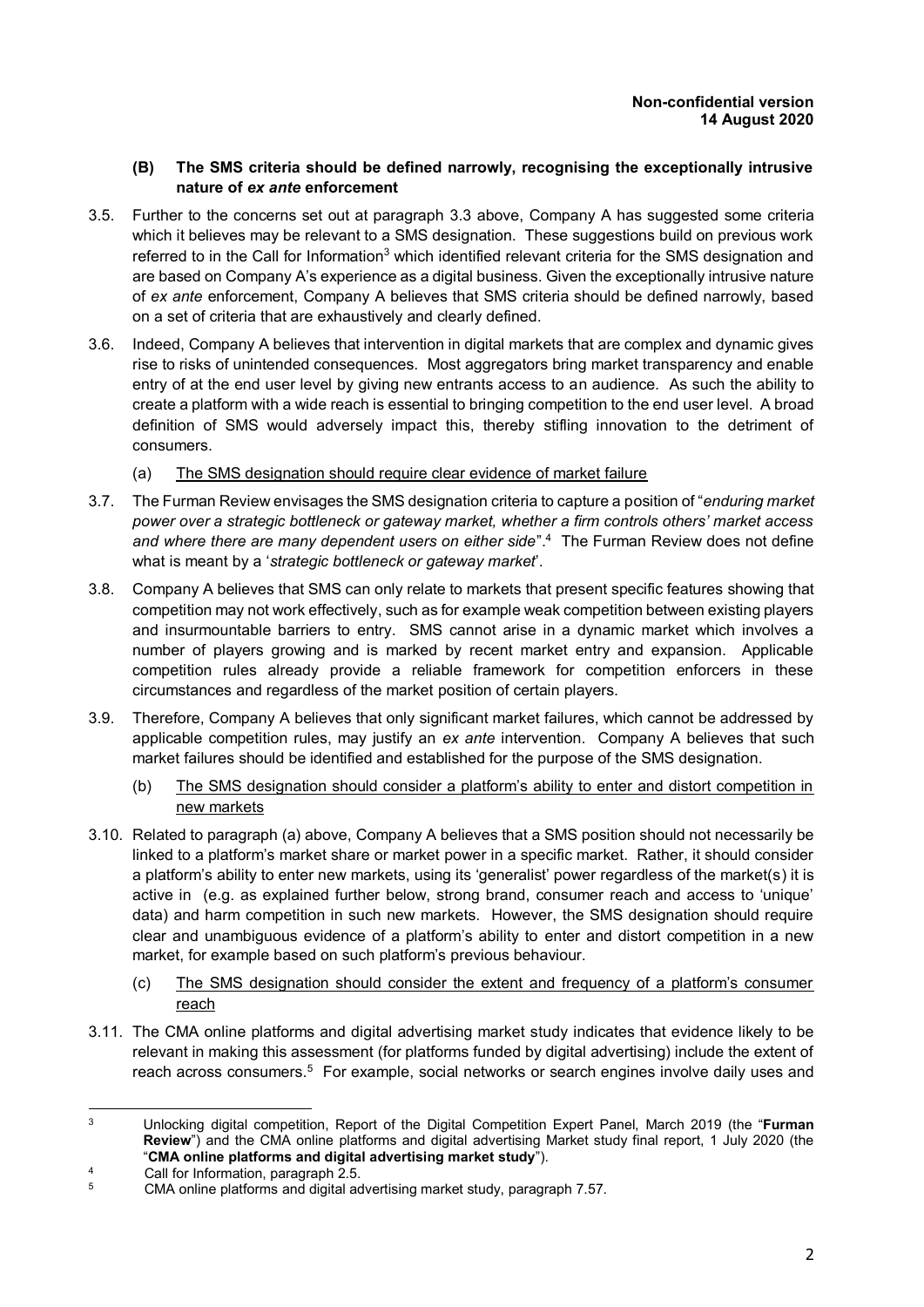consumer interactions throughout a day, over indefinite periods of time  $-$  i.e. there is no set end date for their use. They gather huge numbers of loyal users and therefore benefit from considerable consumer reach. They can use this considerable consumer reach to enter new markets and make their products or services known very quickly to millions of consumers. The consumer reach of a platform operating in a single vertical and used by consumers on a transactional, rather than a continuous, basis, is clearly significantly more limited.

- 3.12. Company A believes that the extent (in terms of number of users) as well as the duration and frequency of consumer reach and consumers' loyalty may be relevant factors in assessing SMS.
- 3.13. A platform that has a relatively limited consumer reach should not fall within the SMS designation. A number of platforms are used on a transactional basis for a limited period of time – e.g. in the case of Autotrader, the portal is only used to buy or sell a vehicle. These platforms do not have a loyal base of users which visit their website frequently and therefore they should not be found to have SMS.
	- (d) The SMS designation should consider a platform's access and use of 'unique' consumer data
- 3.14. The CMA online platforms and digital advertising market study has also placed emphasis on the access to, and use of, consumer data to determine whether a firm has SMS. $6$  In line with this, the Call for Information cites the leveraging of market power through the use of data as a potential criteria of SMS. 7
- 3.15. Company A believes that access to 'unique' data that allows a platform to 'profile' consumers '*en masse*' - by contrast to localised or small scale profiling to deliver a service - across a range of consumer journeys and intents should be a criteria of SMS. The nature and volume of the data collected and what is susceptible to make such data 'unique' should also be taken into account for the purpose of the SMS designation.
- 3.16. By contrast, many platforms only have access to very limited consumer data (if any) and make relatively light use of the consumer data they have access to. By way of example, Company A does not require consumer users to provide any personal data in order to use its services, i.e. one can make a search on Company A's website and receive all relevant results without login in on Company A's platform. Even when users do log in, the personal information which Company A requests is very limited in scope, i.e. users have to provide their name and their email address. $^8$
- 3.17. Many other platforms are in the same position and Company A believes that the SMS designation should not be relevant in these circumstances.
	- (e) The SMS designation should consider the cross-usage and monetisation of consumer data
- 3.18. The CMA online platforms and digital advertising market study previously found that concerns might arise where a firm has the '*ability to obtain and control unique data that is applicable outside the*  market<sup>' 9</sup> Company A believes that the cross-usage of unique consumer data across geographies or across a platform's disparate activities should be a relevant criteria when assessing SMS. By contrast, platforms which are only active in one consumer journey and that do not make use of the data they hold outside of this consumer journey should not be found to have SMS.
- 3.19. Moreover, the SMS designation should take into account the monetisation of consumer data. In this respect, Company A believes that a distinction should be drawn between (i) platforms which collect some user data for the purpose of their services but do not make further use of this data – these platforms should not be found to have SMS and (ii) platforms which collect user data and subsequently monetise it for a different purpose such as advertising.

<sup>-</sup><sup>6</sup> CMA online platforms and digital advertising market study, paragraph 7.57.

Call for Information, paragraph 2.9.

<sup>8</sup> **[Confidential]** 

<sup>9</sup> CMA online platforms and digital advertising market study, paragraph 7.57.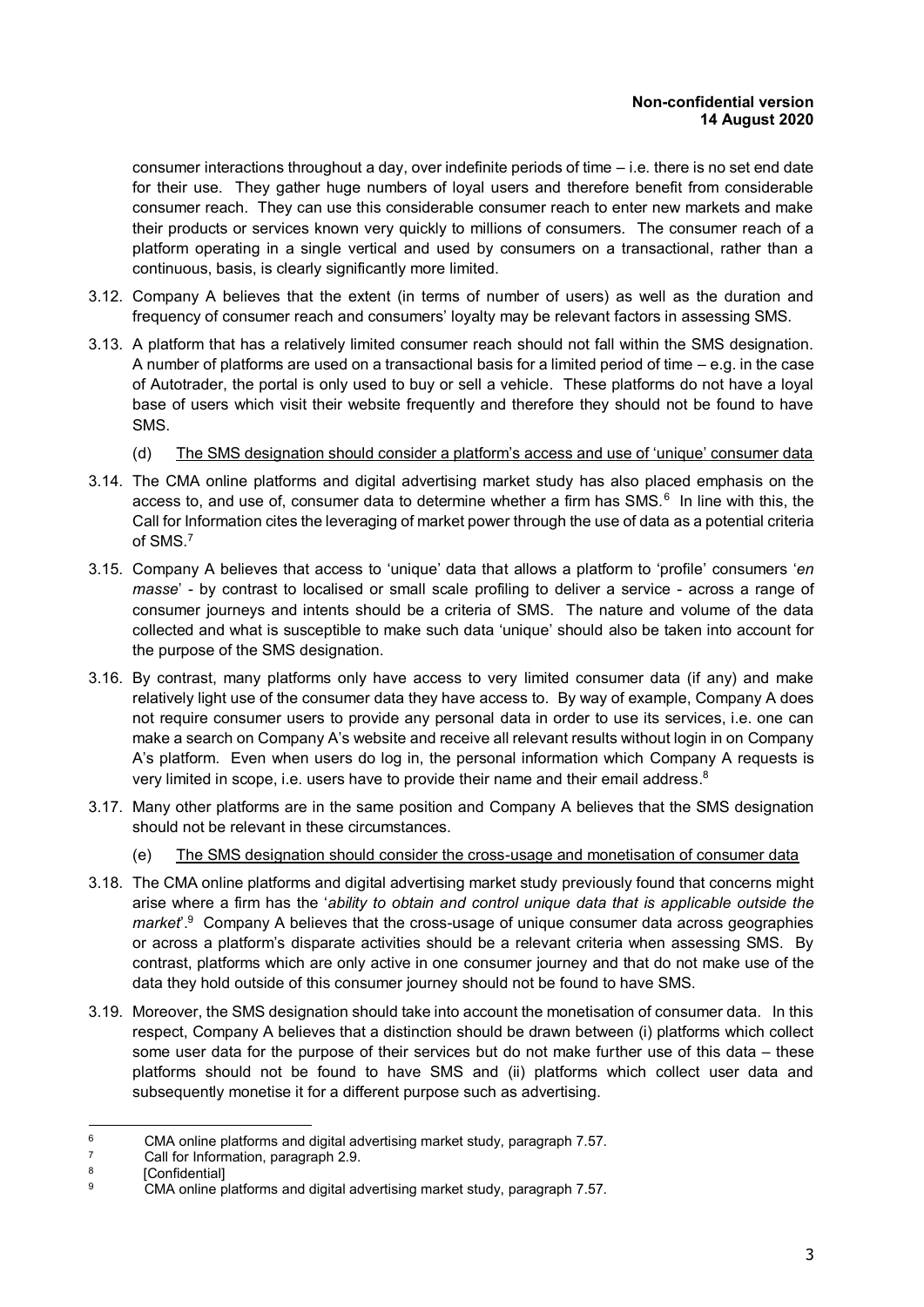#### (f) The SMS designation should consider a platform's control over the rules or standards which apply in the market

- 3.20. The CMA online platforms and digital advertising market study has also considered a firm's ability to exert control over the rules or standards which apply in the market to determine whether a firm has SMS.<sup>10</sup> Company A believes that this concept should be clearly defined in order to avoid any confusion and not to risk unnecessarily capturing more platforms than intended. Company A agrees that the lack of transparency of some activities and a platform's ability to maintain such lack of transparency could, in some circumstances, be a criteria of SMS. However, Company A believes that, in most circumstances, the existing regulatory framework has the ability to address such competition concerns.
- 3.21. By contrast, a two-sided platform which has to be transparent with its users and business customers to ensure customer retention and engagement cannot be found to have any control over the rules or standards which apply in the market. Such a platform does not have any incentive in exploiting customers or reducing transparency: there would be no benefit to do so, and this could only cause it to lose customers and revenue.
- 3.22. To conclude, Company A urges the CMA to exercise great caution in defining what amounts to SMS. The SMS designation has the potential to be wide in scope, which Company A believes to be detrimental to competition and innovation. If *ex ante* measures are considered necessary by the CMA, due to strong evidence of significant market failures and the inadequacy of existing regulatory tools, these measures should only be used to address these specific circumstances. They should not give rise to legal uncertainty and unpredictability.

### **(C) Interventions should not capture platforms that do not have SMS**

- 3.23. The CMA has asked for views on whether the pro-competition regime proposed by the CMA, including remedies, should be required to deal with wider competition problems in digital markets. The CMA indicates that problems such as behavioural biases, information asymmetries, barriers to switching or coordination failures may require remedies which apply more widely, including to those firms who have not been found to have SMS. $11$
- 3.24. *Ex ante* regulation, which prohibits business practices absent any proven anti-competitive effects, is a heavy handed approach which should be used sparingly. Any intervention therefore can only be justified in situations where there is a clear competition concern which cannot be addressed with the existing competition rules – antitrust enforcement, market investigations and merger control – and other regulatory frameworks in the UK.
- 3.25. In addition, intervention in digital markets that are complex and dynamic gives rise to risks of unintended consequences. It has the potential to inhibit a platform's ability to deliver services that consumers value, including in relation to data protection, safety and security, or exposure to harmful content. Therefore such intervention should be strictly limited to exceptional circumstances which the DMT may identify in SMS.
- 3.26. Company A believes that there is currently a solid and comprehensive regulatory framework which has the ability to address the competition concerns identified by the CMA. This includes competition rules currently applicable in the UK, but also consumer law and specific (and recent) platform regulations, e.g. the EU Platform to Business Regulation. Company A believes that the impact of such new regulations should first be assessed before introducing any new and additional regime.
- 3.27. Moreover, competition authorities currently have enforcement tools to intervene quickly to address competitive harm even if they have not concluded their investigation. For example, section 35 CA would allow the CMA to act as a matter of urgency for the purpose of preventing significant damage

<sup>-</sup>10 CMA online platforms and digital advertising market study, paragraph 7.57.<br> $11$  Call for Information, paragraphs 2.34-2.43

Call for Information, paragraphs 2.34-2.43.